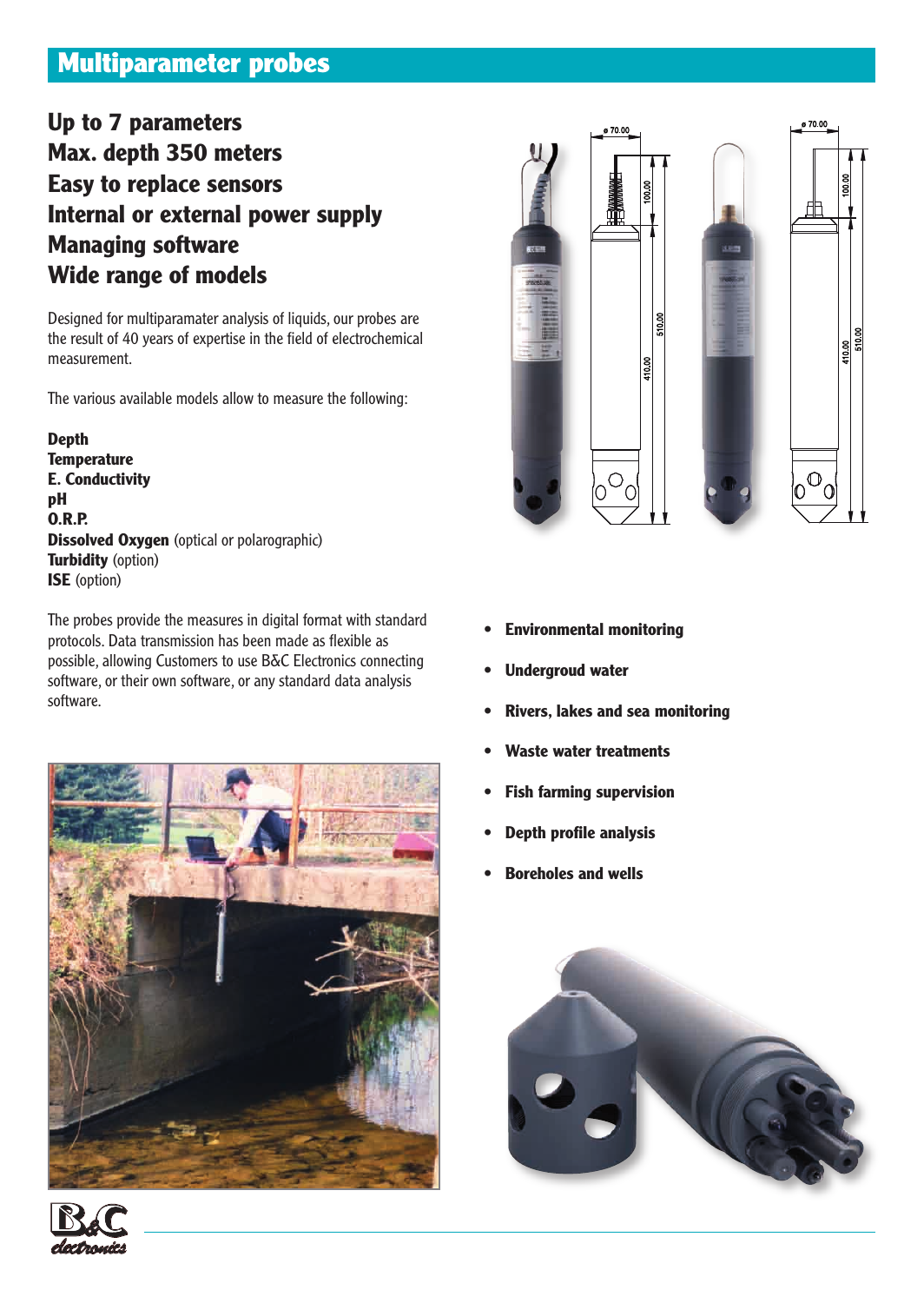# **Multiparameter probes**

#### **SA 8060.101**

Model with 6 sensors: Depth, Temperature, E. Conductivity, pH, ORP, D. Oxygen. Max depth 20 m, data logger and internal battery.

**SA 8060.104** Model with 6 sensors: Depth, Temperature, E. Conductivity, pH, ORP, D. Oxygen. Max depth 350 m, data logger and internal battery.

#### **SA 8065.101**

Model with 6 sensors: Depth, Temperature, E. Conductivity, pH, ORP, D. Oxygen. Max depth 20 m, without data logger, external power supply.

#### **SA 8065.104**

Model with 6 sensors: Depth, Temperature, E. Conductivity, pH, ORP, D. Oxygen. Max depth 350 m, without data logger, external power supply.

#### **SA 8265.106**

Model with 6 sensors: Depth, Temperature, E.Conductivity, pH, ORP, D. Oxygen. With differential pressure sensor for atmospheric pressure compensation Sealed cable Without data logger, external power supply. Max depth: 20 m

#### **Opzioni**

**091.181** Option Turbidity. Scale 0/4000.0 NTU

**091.161**  Option Optical Dissolved Oxigen.

**ISE Option**  $NH_4^+$  ,  $Cl^-$ , others on request

**Protocol Option**  MODBUS

#### **Non standard models**

B&C offers the possibility to have custom models, with only certain parameters and cables up to 100 meters. Please contact our Sales Department for details.

## **Technical Specifications**

**Date: DD-MM-YY (only SA8060.10x)** 

**Hour:** hh-mm-ss (only SA8060.10x)

**Level**: 0/20.000 m (SA806x.101and SA8265.106) 0/350.00 m max. (SA806x.104)

**Temperature:** 5.00/+55.00 °C

**Conductivity:** 0/6.000 mS autorange 0/60.000 mS

**Temperature Coefficient:** 0/3.50 %/°C

**Reference Temperature:** 10/30 °C

**pH:** 0/14.000 pH

**Redox:** ± 1100.0 mV

**Dissolved Oxygen:** 0/200.00 mmHg 0/200.00 %air 0/20.000 ppm 0/20.000 mg/l

**Secondary parameters:**

**Pressure:** 500/800 mmHg

**Salinity:** 0/60.000 ppm

**Relative Humidity:** 0/100 %

**Programmable acquisition:** Time interval or Level interval

**Power supply: Models with built-in data logger:** Ni/Cd rechargeable 1800 mAh **Models without data logger:**

External 9/14 Vdc - 60mA

**Interface:** serial RS485 - ASCII Protocol

**Operating Pressure: 35 bar max.** 

**Material:** PVC

**Length:** 510 mm

**Diameter:** 70 mm max.

**Weight:** 2 Kg max.

**Connector:** IP 68 oceanographic

**Cable:** 30 m (SA8265.106)

The technical specifications may be changed without notice

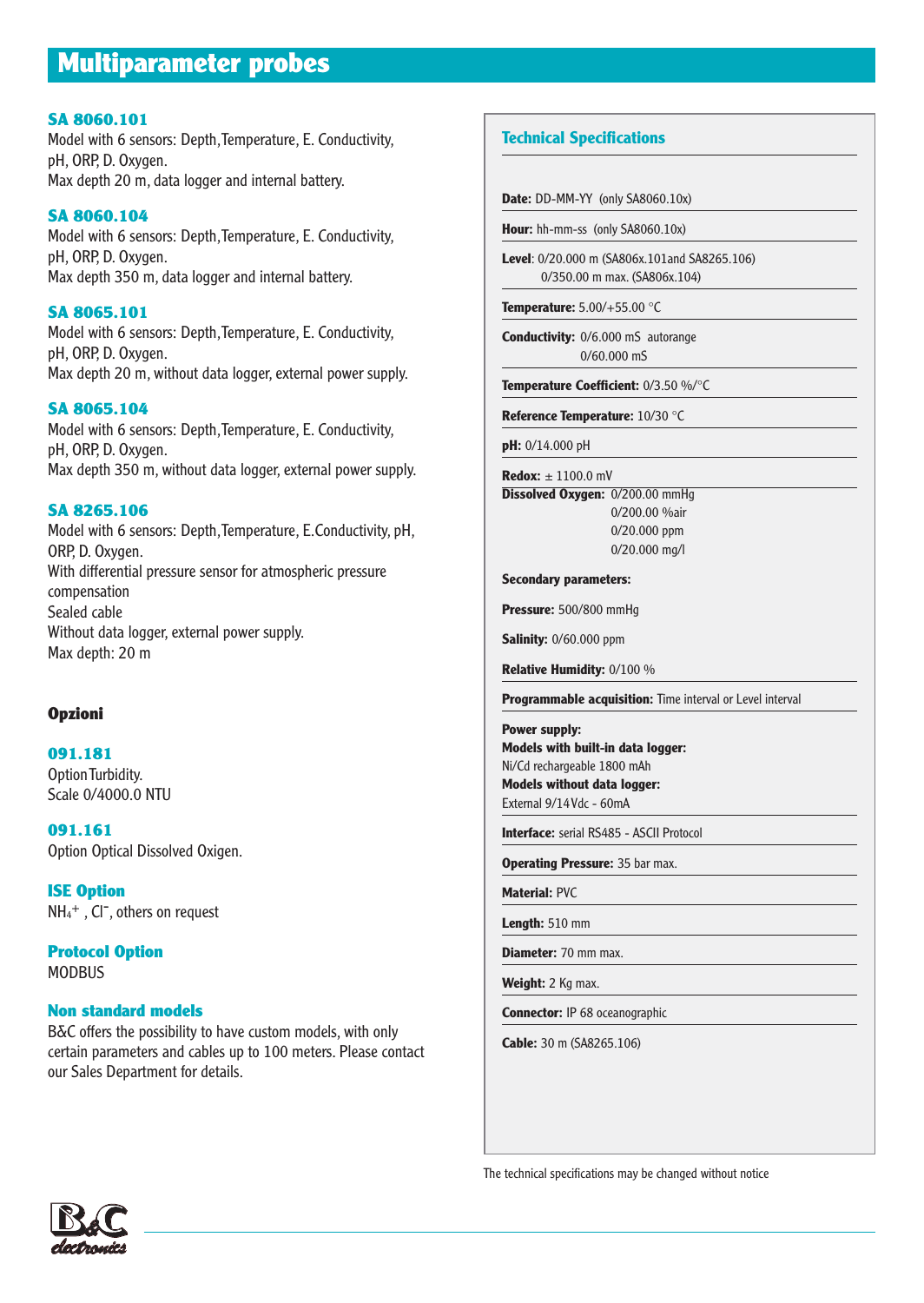## **Accessories**

## **SA 8000 Connecting software**

To be installed on the P.C. for the following functions:

- connection to sites and probes in network
- continuous data and messages display
- storage and printing of data
- sensor calibration
- operation mode programming of the probe (time or depth based data logging)
- data transfer from the data logger of the probe
- transfer of the sensors calibration parameter stored in the probe
- graphics and data analysis.

## **SA 9491 Interconnecting cable**

Made by 5 m cable and connectors for probe, PC, and battery charger.

It adapts the RS 485 output from the probe to the RS 232 input of the PC.

## **SA 9431 Interconnecting cable**

Made by 30 m cable and connectors for probe, PC, and battery charger. Kevlar/poliurethane material Diameter 7.5 mm

## **BC 8582 Automatic battery charger**

Suitable for 3 NiCd batteries, included into SA 8060.10x models Power 220 Vac  $\pm$  10% Current 0.8 A

## **BC 8611 RS485/RS232 converter**

To be used with SA 9431 cable or longer, and for connections to RS 232 acquisition systems.

## **BC 8701 RS485/USB converter**

With power supply 12 Vdc for SA8065.10x.

## **SZ 929 Extension cable**

Kevlar/poliurethane material Diameter 7.5 mm

## **SA 9409 Blind plug**

Suitable for stand alone and vertical profile operating mode

## **Spares**

| <b>SA 9100</b> | Reference electrode |
|----------------|---------------------|
| <b>SA 9110</b> | pH electrode        |
| <b>SA 9115</b> | pH + ORP electrode  |
| <b>SA 9120</b> | ORP electrode       |
| <b>SA 9130</b> | Conductivity sensor |
| <b>SA 9150</b> | Temperature sensor  |
| <b>SA 9160</b> | D. Oxygen sensor    |
| <b>SA 9180</b> | Turbidity sensor    |

## **Service**

B&C Electronics provides periodical revision and calibration to Multiparameter probes under Customers request.